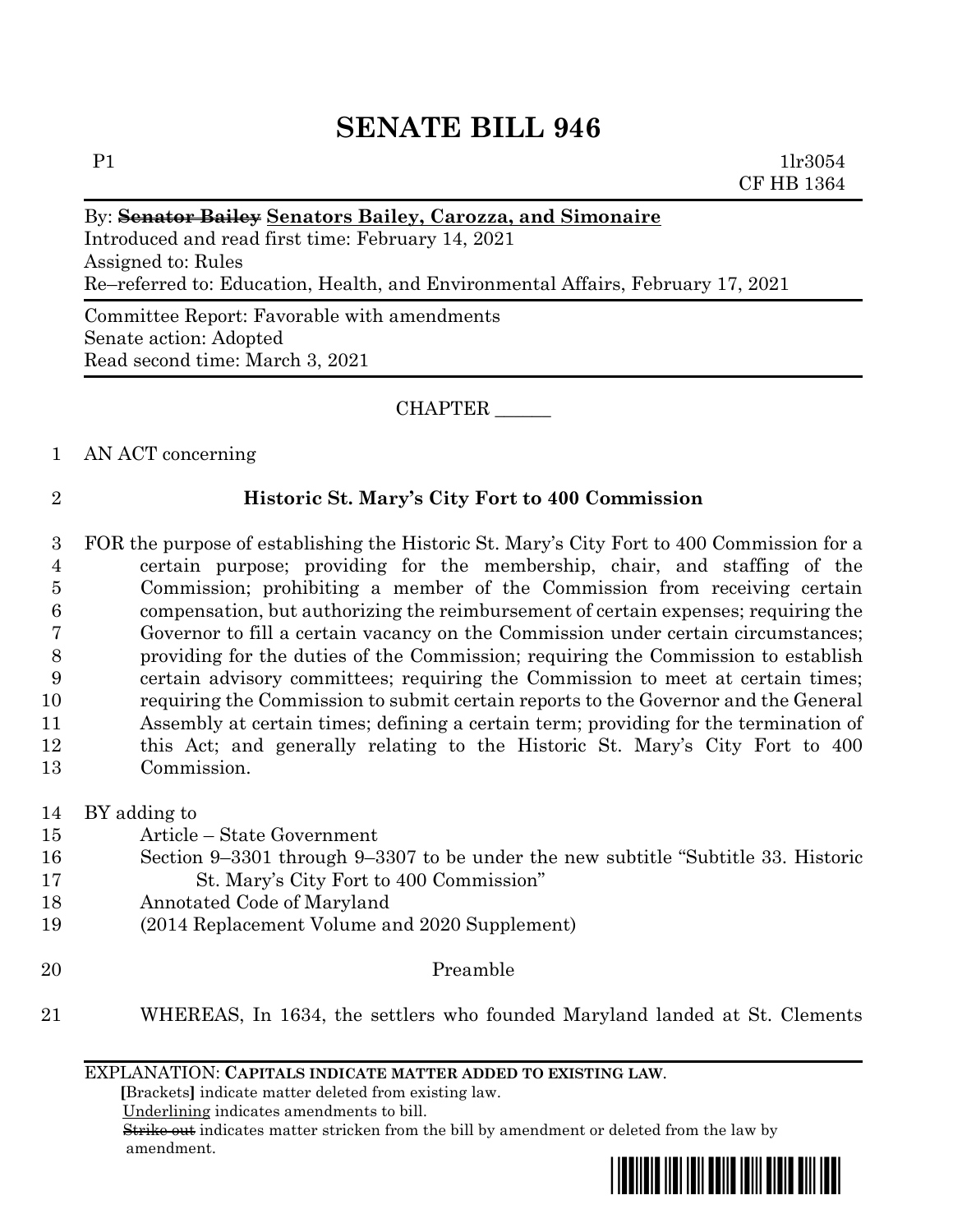Island aboard the Ark and the Dove, before establishing the colony at St. Mary's City; and WHEREAS, It is appropriate for the State of Maryland to plan and conduct observances marking the 400th anniversary of the founding of Maryland in 2034; and WHEREAS, As Maryland's first settlement and first capital, Historic St. Mary's City will play an important role in leading these observances; and WHEREAS, It is in the interest of Marylanders to provide for appropriate activities to commemorate and maximize the understanding of residents and visitors about the founding of Maryland and its meaning to Marylanders, particularly of Maryland's leadership in establishing the principle of religious toleration; and WHEREAS, The General Assembly desires that these events be carried out in a historically accurate, inclusive, cohesive, and dignified manner and desires to create a coordinating mechanism to ensure efficiency and to advise the Governor and the General Assembly of how best to observe this anniversary across our State; now, therefore, SECTION 1. BE IT ENACTED BY THE GENERAL ASSEMBLY OF MARYLAND, That the Laws of Maryland read as follows: **Article – State Government SUBTITLE 33. HISTORIC ST. MARY'S CITY FORT TO 400 COMMISSION. 9–3301. IN THIS SUBTITLE, "COMMISSION" MEANS THE HISTORIC ST. MARY'S CITY FORT TO 400 COMMISSION. 9–3302. (A) THERE IS A HISTORIC ST. MARY'S CITY FORT TO 400 COMMISSION. (B) THE PURPOSE OF THE COMMISSION IS TO PLAN, PRODUCE, AND FACILITATE MATERIALS, EVENTS, AND ACTIVITIES TO COMMEMORATE THE 400TH ANNIVERSARY OF THE FOUNDING OF MARYLAND. 9–3303. (A) THE COMMISSION CONSISTS OF THE FOLLOWING MEMBERS: (1) THE PRESIDENT OF THE SENATE; (2) THE SPEAKER OF THE HOUSE;**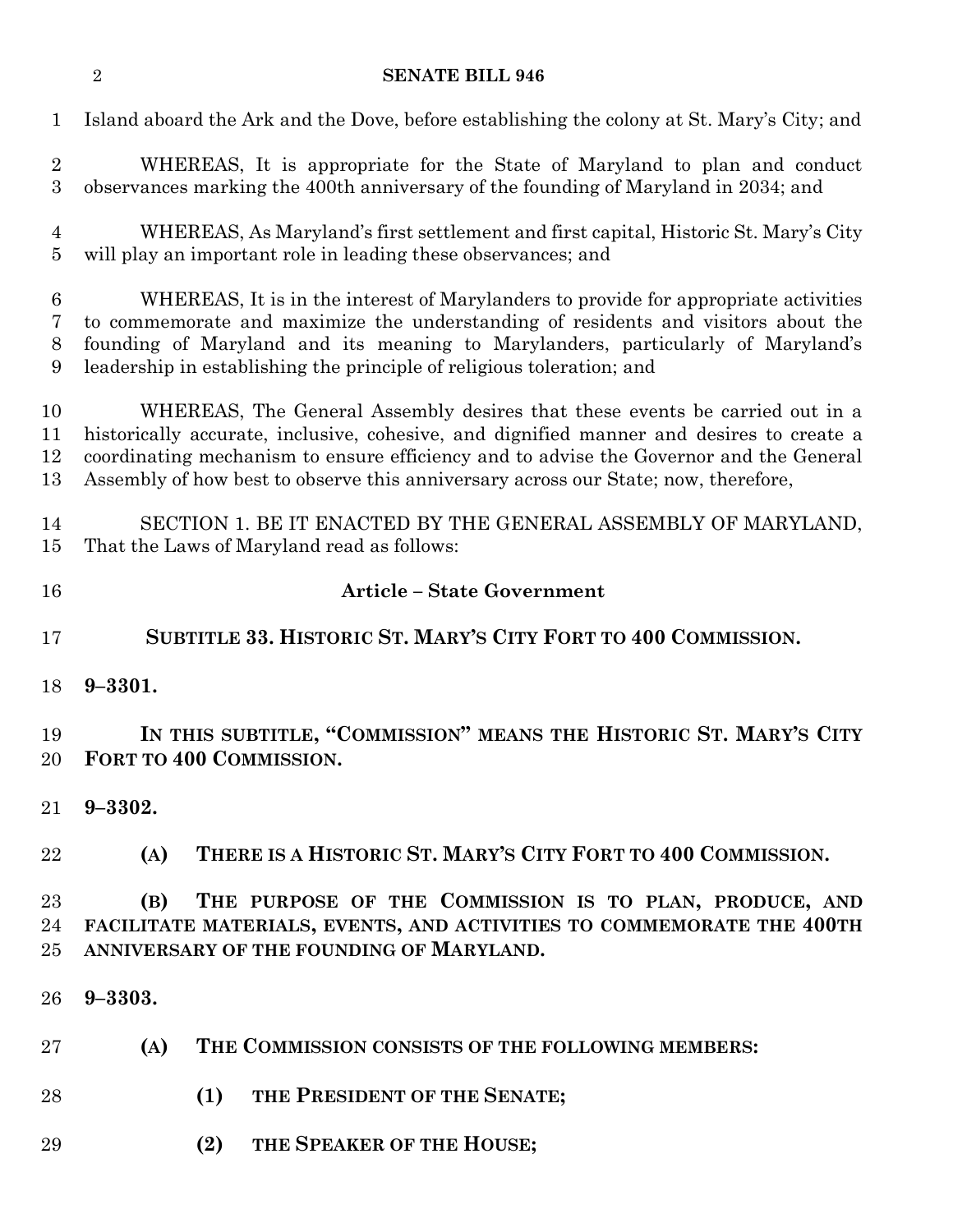**SENATE BILL 946** 3

 **(3) ONE MEMBER OF THE SENATE OF MARYLAND, APPOINTED BY THE PRESIDENT OF THE SENATE;**

 **(4) ONE MEMBER OF THE HOUSE OF DELEGATES, APPOINTED BY THE SPEAKER OF THE HOUSE;**

 **(5) THE SECRETARY OF BUDGET AND MANAGEMENT OR THE SECRETARY'S DESIGNEE;**

 **(6) THE SECRETARY OF COMMERCE OR THE SECRETARY'S DESIGNEE;**

 **(7) THE SECRETARY OF NATURAL RESOURCES OR THE SECRETARY'S DESIGNEE;**

**(8) THE SECRETARY OF PLANNING OR THE SECRETARY'S DESIGNEE;**

 **(9) THE SECRETARY OF TRANSPORTATION OR THE SECRETARY'S DESIGNEE;**

 **(10) ONE REPRESENTATIVE OF THE MARYLAND COMMISSION ON INDIAN AFFAIRS;**

 **(11) ONE REPRESENTATIVE OF THE MARYLAND COMMISSION ON AFRICAN AMERICAN HISTORY AND CULTURE;**

 **(12) ONE REPRESENTATIVE OF THE HISTORIC ST. MARY'S CITY COMMISSION;**

**(13) ONE REPRESENTATIVE OF ST. MARY'S COLLEGE OF MARYLAND;**

 **(14) ONE REPRESENTATIVE OF THE MARYLAND REDISCOVERY 400 INITIATIVE; AND**

 **(15) FIVE MEMBERS WITH RELEVANT INTEREST OR EXPERTISE, APPOINTED BY THE GOVERNOR.**

 **(B) TO THE EXTENT PRACTICABLE, THE MEMBERSHIP OF THE COMMISSION AND ANY ADVISORY COMMITTEES ESTABLISHED IN ACCORDANCE WITH § 9–3305 OF THIS SUBTITLE SHALL BE REPRESENTATIVE OF THE DIVERSE COMMUNITIES AND REGIONS WITHIN THE STATE.**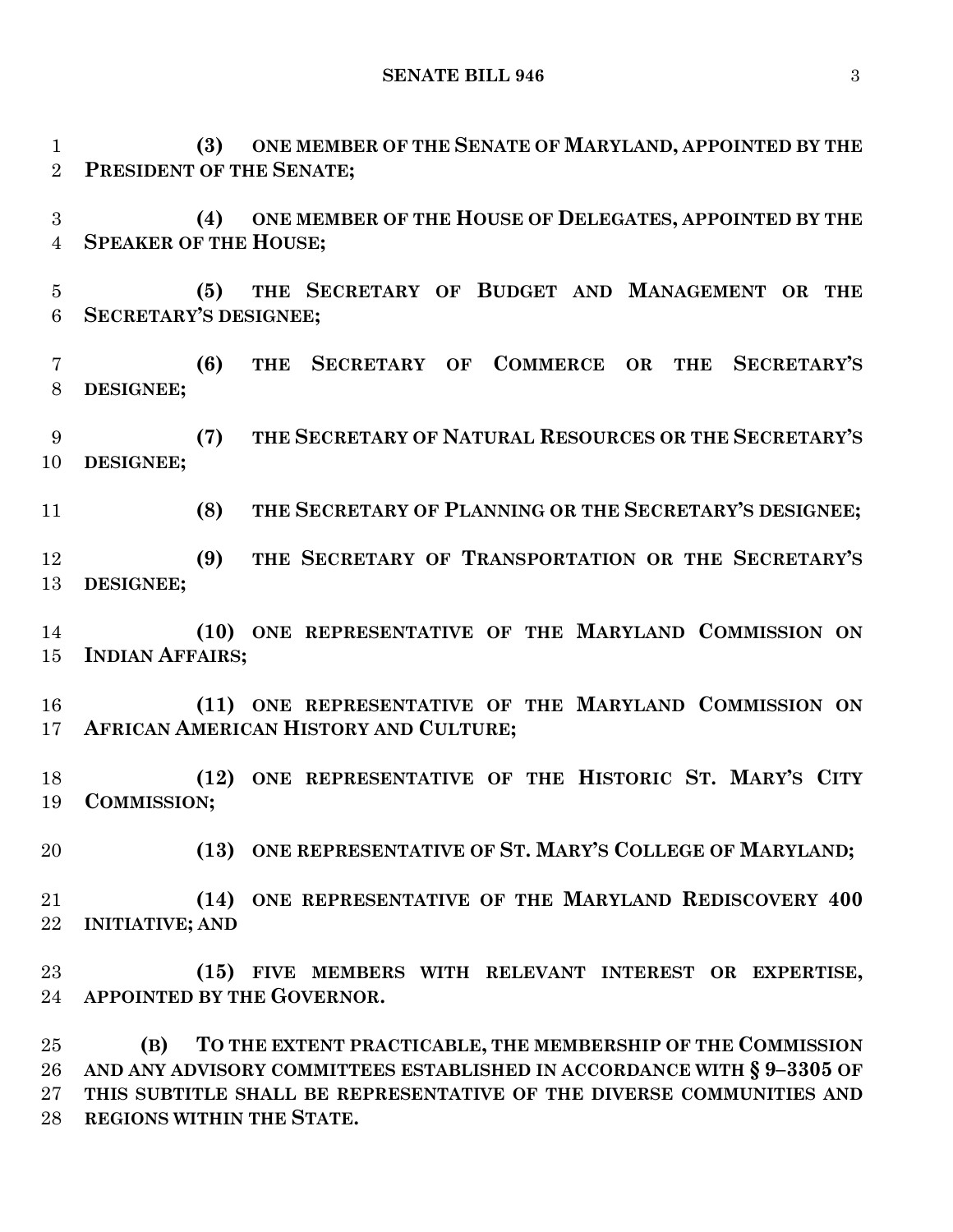**(C) THE GOVERNOR SHALL DESIGNATE THE CHAIR OF THE COMMISSION.**

 **(D) THE DIVISION OF TOURISM, FILM, AND THE ARTS SHALL PROVIDE STAFF FOR THE COMMISSION, ASSISTED BY THE MARYLAND HISTORICAL TRUST AND THE MARYLAND STATE ARCHIVES.**

**(E) A MEMBER OF THE COMMISSION:**

 **(1) MAY NOT RECEIVE COMPENSATION AS A MEMBER OF THE COMMISSION; BUT**

 **(2) IS ENTITLED TO REIMBURSEMENT FOR EXPENSES UNDER THE STANDARD STATE TRAVEL REGULATIONS, AS PROVIDED IN THE STATE BUDGET.**

**(F) A VACANCY ON THE COMMISSION SHALL BE FILLED BY THE GOVERNOR.**

**9–3304.**

**THE COMMISSION SHALL:**

 **(1) COORDINATE THE PLANNING AND IMPLEMENTATION OF ACTIVITIES AND EVENTS TO COMMEMORATE THE 400TH ANNIVERSARY OF THE FOUNDING OF MARYLAND;**

 **(2) PROMOTE THE IDENTIFICATION, DOCUMENTATION, AND PRESERVATION OF HISTORICAL AND CULTURAL RESOURCES RELATED TO THE FOUNDING OF MARYLAND;**

 **(3) ASSIST IN PROTECTING, IMPROVING, AND DEVELOPING EXISTING EDUCATIONAL AND INTERPRETIVE INSTITUTIONS, SITES, AND MUSEUMS IN PROMOTING THE 400TH ANNIVERSARY OF THE FOUNDING OF MARYLAND;**

 **(4) ENSURE DEVELOPMENT OF A MODEL SOCIAL STUDIES CURRICULUM ON THE FOUNDING OF MARYLAND;**

 **(5) PROMOTE NATIONALLY AND INTERNATIONALLY THE COMMEMORATION OF THE 400TH ANNIVERSARY OF THE FOUNDING OF MARYLAND;**

 **(6) ENSURE THAT COMMEMORATIVE ACTIVITIES, EVENTS, AND PRODUCTS PROVIDE LASTING VALUE AND PUBLIC BENEFITS BEYOND THE CELEBRATION OF THE 400TH ANNIVERSARY OF THE FOUNDING OF MARYLAND;**

 **(7) SECURE SUPPORT AND FINANCIAL RESOURCES TO IMPLEMENT EVENTS AND ACTIVITIES PLANNED AND ASSISTED BY THE COMMISSION, INCLUDING**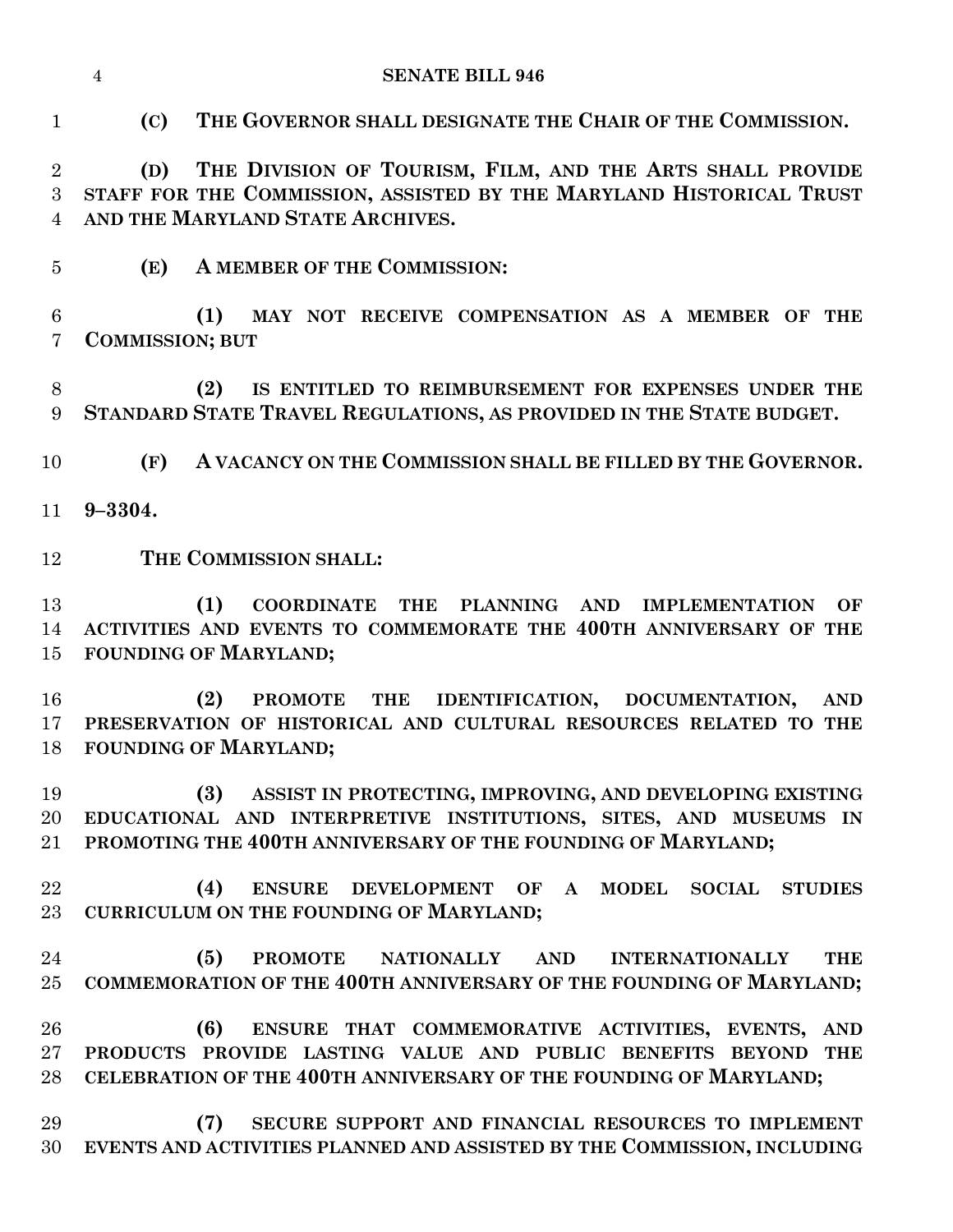**THE FORMATION OF AN APPROPRIATE LEGAL ENTITY; (8) PROVIDE LEADERSHIP FOR AND COORDINATE ECONOMIC DEVELOPMENT OPPORTUNITIES IN AND AROUND ST. MARY'S CITY TO PROMOTE THE REGION FOR FUTURE GENERATIONS; AND (9) PERFORM OTHER ACTIONS NECESSARY TO CARRY OUT THE PURPOSES OF THE COMMISSION. 9–3305. (A) THE CHAIR OF THE COMMISSION SHALL ESTABLISH ADVISORY COMMITTEES RELATED TO: (1) DEVELOPMENT AND SPONSOR RELATIONS; (2) RESOURCE STEWARDSHIP AND VISITOR EXPERIENCE; (3) EDUCATION AND CURRICULUM; (4) PROGRAMS AND EVENTS; (5) TRANSPORTATION AND CAPITAL INFRASTRUCTURE; (6) COMMUNICATIONS AND MARKETING; (7) OPERATIONS AND MANAGEMENT; AND (8) ANY OTHER ASPECT OF THE COMMEMORATION OF THE 400TH ANNIVERSARY OF THE FOUNDING OF MARYLAND THAT THE CHAIR CONSIDERS NECESSARY. (B) (1) THE CHAIR OF THE COMMISSION SHALL APPOINT ADVISORY COMMITTEE MEMBERS WHO BROADLY REPRESENT PUBLIC AND PRIVATE INTERESTS. (2) ADVISORY COMMITTEE MEMBERS SERVE AT THE PLEASURE OF THE CHAIR OF THE COMMISSION. 9–3306.**

 **(A) THE COMMISSION SHALL MEET AT LEAST TWICE EACH YEAR AT TIMES AND PLACES TO BE DETERMINED BY THE CHAIR.**

**(B) THE COMMISSION:**